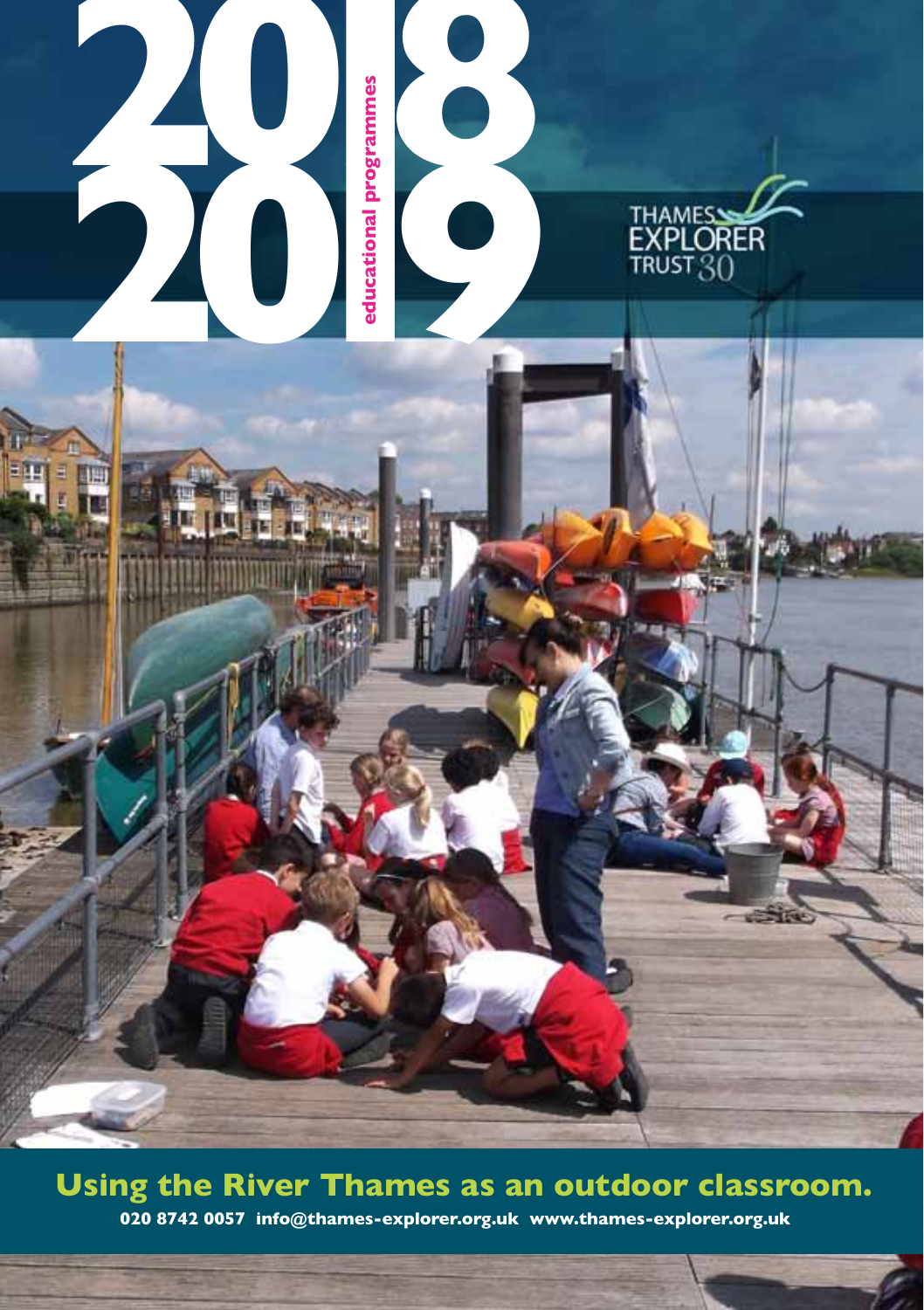# **Explore the Thames**

For details of all our schools programmes including the latest news visit our new website www.thames-explorer.org.uk

We are a charity that raises awareness of the river through a range of educational activities.

For 30 years we have been using the River Thames as a valuable, outdoor learning tool. Not only are the River Thames and its tributaries a major wildlife corridor, but their banks are steeped in history making it ideal for studying a range of subjects. Thousands of people investigated the Thames with us last year and took part in one of our programmes.

### **Our programmes**

Our programmes are either full or half day. Full day programmes involve both classroom and outdoor work and usually take place from 10am to 2.30 pm (we can be flexible if the tides allow). Halfday courses are 2 hours of fieldwork with start and finish times being tide dependent. All of our programmes take place at different key sites of interest along the tidal Thames where the foreshore is selected to best suit the subject. Refer to our programme table on the next page to see which courses run at which sites.

## **We provide**

- A range of programmes from KS1 to KS5.
- Activities that support the National Curriculum programmes of study in science, geography, citizenship, history and creative arts.
- Programmes which address the National Curriculum objectives in English and Maths.
- SEND programmes.
- Programmes for pupils not in mainstream education.
- Outreach programmes.
- Fieldwork throughout the year led by experienced staff.
- Learning resources.
- Advice on planning a river visit including pre-site visits.
- Inset training.

Our programmes provide a wealth of cross curricular opportunities to follow up back in the classroom.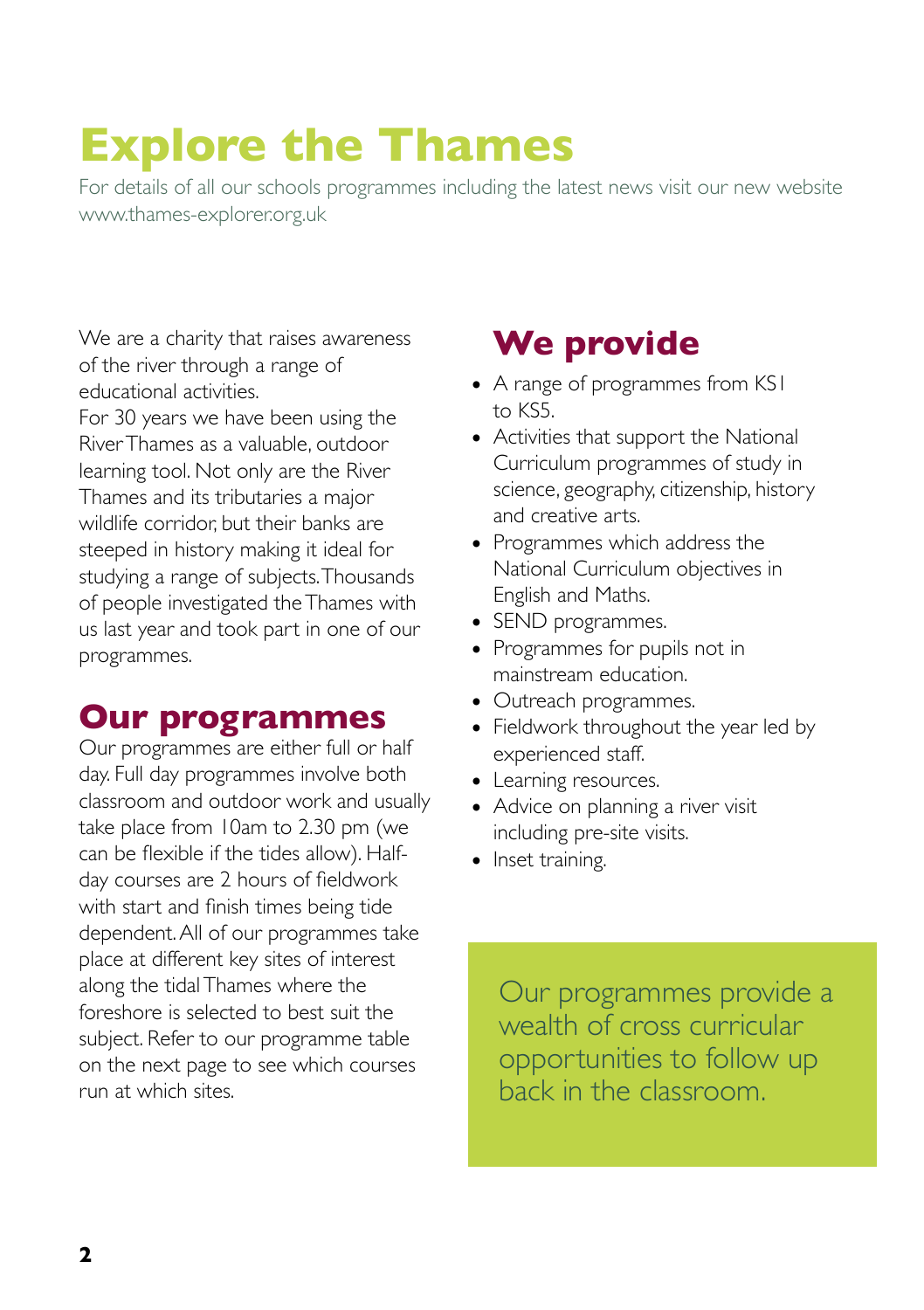Why not challenge your class to take our online Thames quiz. www.thames-explorer.org.uk/about-us/school-competition You may learn something new yourself too!

# 2018/19 programme overview

| <b>KSI</b>         | Geography with history and science links | <b>Getting to know the River</b>                                                                  | Page 8  |
|--------------------|------------------------------------------|---------------------------------------------------------------------------------------------------|---------|
|                    |                                          | Chiswick, Kew                                                                                     |         |
|                    | History with geography links             | <b>Archaeology for All</b>                                                                        | Page 8  |
|                    |                                          | Greenwich, Museum of London, Museum of London                                                     |         |
|                    |                                          | Docklands, Southwark, Rotherhithe                                                                 |         |
|                    | Geography with science and history links | <b>River of Life Outreach</b>                                                                     | Page 15 |
|                    |                                          | At your school                                                                                    |         |
| KS <sub>2</sub>    | Art - printmaking or watercolour         | <b>Thames Art Factory</b><br>Chiswick                                                             | Page 15 |
|                    |                                          |                                                                                                   |         |
|                    | Geography with history and science links | <b>Rivers and Environmental Issues</b>                                                            | Page 9  |
|                    |                                          | Chiswick, Fulham Palace, Kew                                                                      |         |
|                    | Geography with history and science links | <b>Investigating the Thames</b>                                                                   | Page II |
|                    |                                          | Greenwich, Museum of London Docklands                                                             |         |
|                    | Geography with history and science links | <b>Investigating Environmental Change</b>                                                         | Page 10 |
|                    |                                          | Southwark, Greenwich                                                                              |         |
|                    | History with geography links             | <b>Archaeology for All</b>                                                                        | Page 12 |
|                    |                                          | Fulham Palace, Greenwich, Museum of London, Museum of<br>London Docklands, Southwark, Rotherhithe |         |
|                    | History with geography links             | <b>Thames and Tudor Life</b>                                                                      | Page 12 |
|                    |                                          | Southwark                                                                                         |         |
|                    | History with geography links             | <b>Victorian Thames</b>                                                                           | Page 13 |
|                    |                                          | Chiswick                                                                                          |         |
|                    | History with cross curriculum links      | Tribes and Tides: A Voyage through Prehistory                                                     | Page 13 |
|                    |                                          | Rotherhithe                                                                                       |         |
|                    | Science with history and geography links | The Science of Thames Water                                                                       | Page 14 |
|                    |                                          | Chiswick                                                                                          |         |
|                    | Geography with science and history links | <b>River of Life Outreach</b>                                                                     | Page 15 |
|                    |                                          | At your school                                                                                    |         |
|                    | Geography and history                    | Port of London Outreach                                                                           | Page 16 |
|                    |                                          | At your school                                                                                    |         |
| <b>SEND</b>        | Geography, history and science           | <b>Fieldwork</b>                                                                                  | Page 15 |
|                    |                                          | Various sites                                                                                     |         |
|                    | Geography with science and history links | <b>River of Life Outreach</b>                                                                     | Page 15 |
|                    |                                          | At your school                                                                                    |         |
| KS3                | Geography                                | <b>River Landforms</b>                                                                            | Page 17 |
|                    |                                          | Chiswick                                                                                          |         |
|                    | History with geography links             | <b>Archaeology for All</b>                                                                        | Page 17 |
|                    |                                          | Fulham Palace, Greenwich, Museum of London, Museum of                                             |         |
|                    |                                          | London Docklands, Southwark, Rotherhithe                                                          |         |
| <b>KS4 &amp; 5</b> | History with geography links             | <b>Archaeology for All</b>                                                                        | Page 19 |
|                    |                                          | Fulham Palace, Greenwich, Museum of London, Museum of                                             |         |
|                    |                                          | London Docklands, Southwark, Rotherhithe<br>Man and the Thames: GCSE fieldwork                    | Page 18 |
|                    | Geography                                |                                                                                                   |         |
|                    |                                          | Chiswick                                                                                          |         |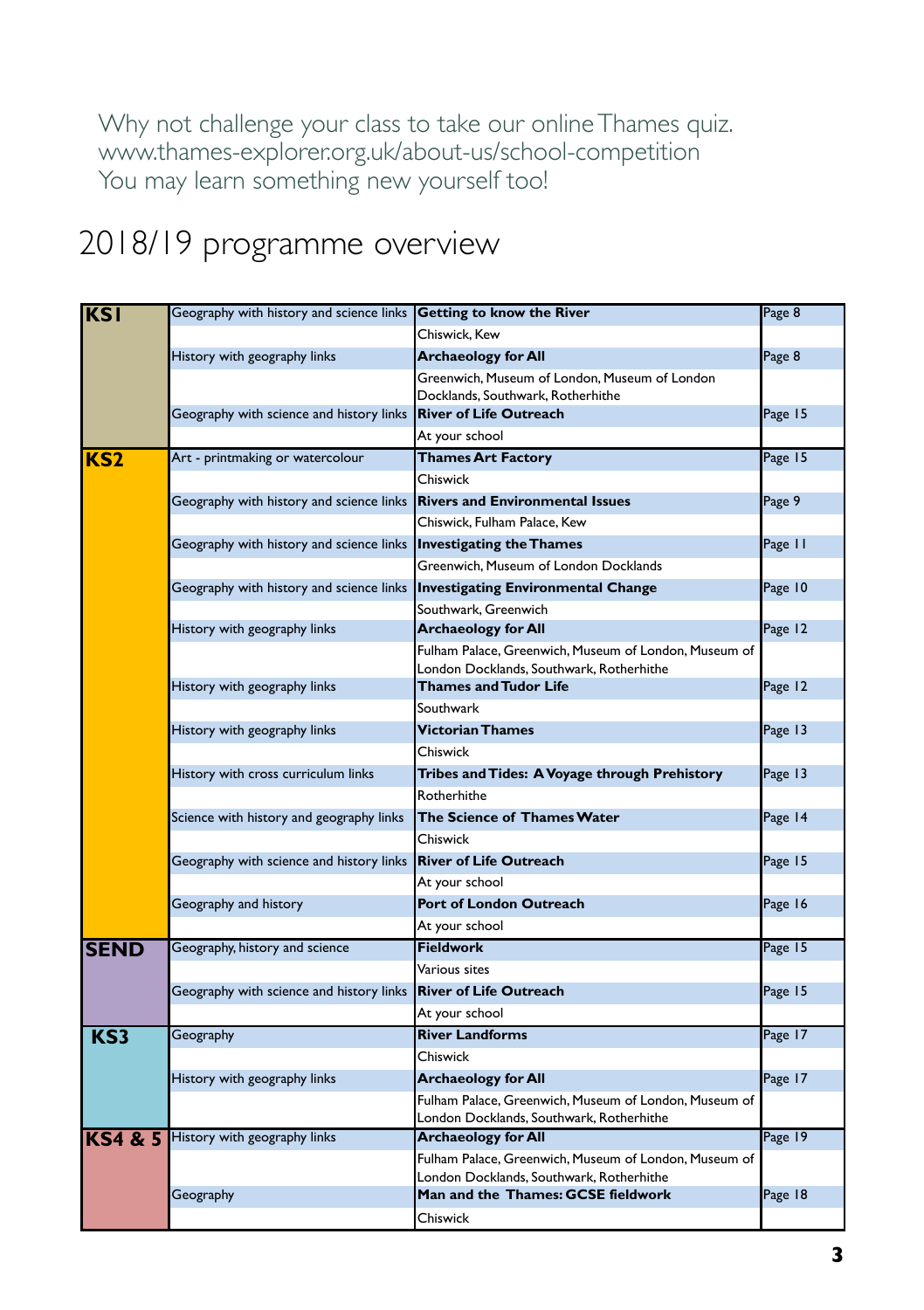# Prices 2018/19

#### **Full day programme**

2 hours fieldwork & 2 hours of indoor activities and a lunchroom

#### **£315 per class\* (maximum 30 pupils)**

#### **Half day programme**

2 hours of fieldwork with no lunchroom (see also Lunchrooms for half day visits below)

#### **£212 per class\* (max 30 pupils)**

\*Additional charges may apply to programmes run at weekends.

#### **Lunchrooms for half day visits**

Lunchrooms are available at all sites except Southwark, the Old Royal Naval College and the Millennium Bridge. A free lunchroom is provided at the Museum of London Docklands. **£20 per class (max 30 pupils)**

**River of Life outreach programme £315\*\*(max 4 classes of 30 per day)**

#### **Port of London outreach programme Free to qualifying state schools, £315 to all other schools\*\* (max 3 classes of 30 per day)**

\*\*Additional charges may apply for visits to schools outside Greater London.

#### **City of London Corporation, School Visits Fund**

You may qualify for up to £300 off the cost of attending one of our programmes at the Museum of London or Museum of London Docklands, through the City of London Corporation School Visit Fund. For details, and to complete a simple application go to: www.cityschoolvisitsfund.org.uk

#### **Cancellation policy**

To cancel a booking you need to complete a cancellation form which can be downloaded from our website

www.thames-explorer.org.uk/schoolsand-universities/booking

You will not be charged for the visit if you cancel three weeks in advance. If you cancel or reschedule after this time you will incur costs or be liable for the full fee. Schools taking part in full day visits at the Old Royal Naval College need to give at least two months' notice.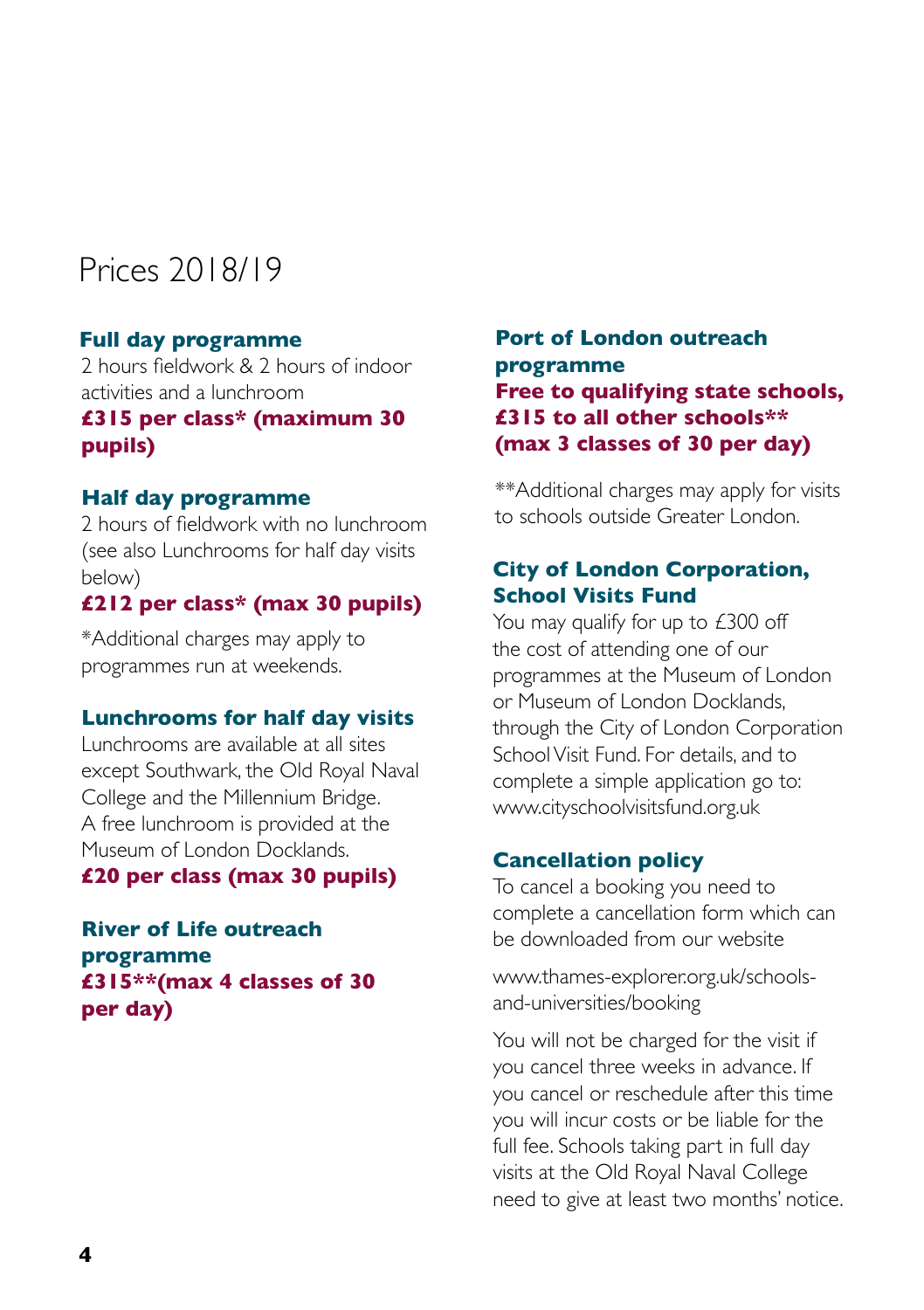"Our visit was superb - very knowledgeable and helpful teacher - really beneficial for the children " Year 5 teacher, Stratford

## How to book

You can find information about inclusion, health and safety, class size, supervision ratios and our cancellation policy on the next page or for more details visit our school website pages:

www.thames-explorer.org.uk/schools-and-universities/booking

#### **Step 1**

Choose your preferred site, programme and month to visit.

#### **Step 2**

Phone 020 8742 0057 or email info@thames-explorer.org.uk to check availability and to make a provisional booking.

#### **Step 3**

Once you have made a provisional booking we will send you a booking form. You must return the form (one per class) within 7 days to confirm the booking. If we do not receive your form we will contact you before cancelling your visit.

#### **Step 4**

We will send you an email containing written confirmation, an invoice, map and health and safety advice. Please note your trip has not been confirmed until you have received written confirmation from us.

#### **Step 5**

Forward the invoice to your accounts department. The invoice should be paid at least three weeks before the date of your visit

#### **Step 6**

Contact us to arrange a pre-site visit.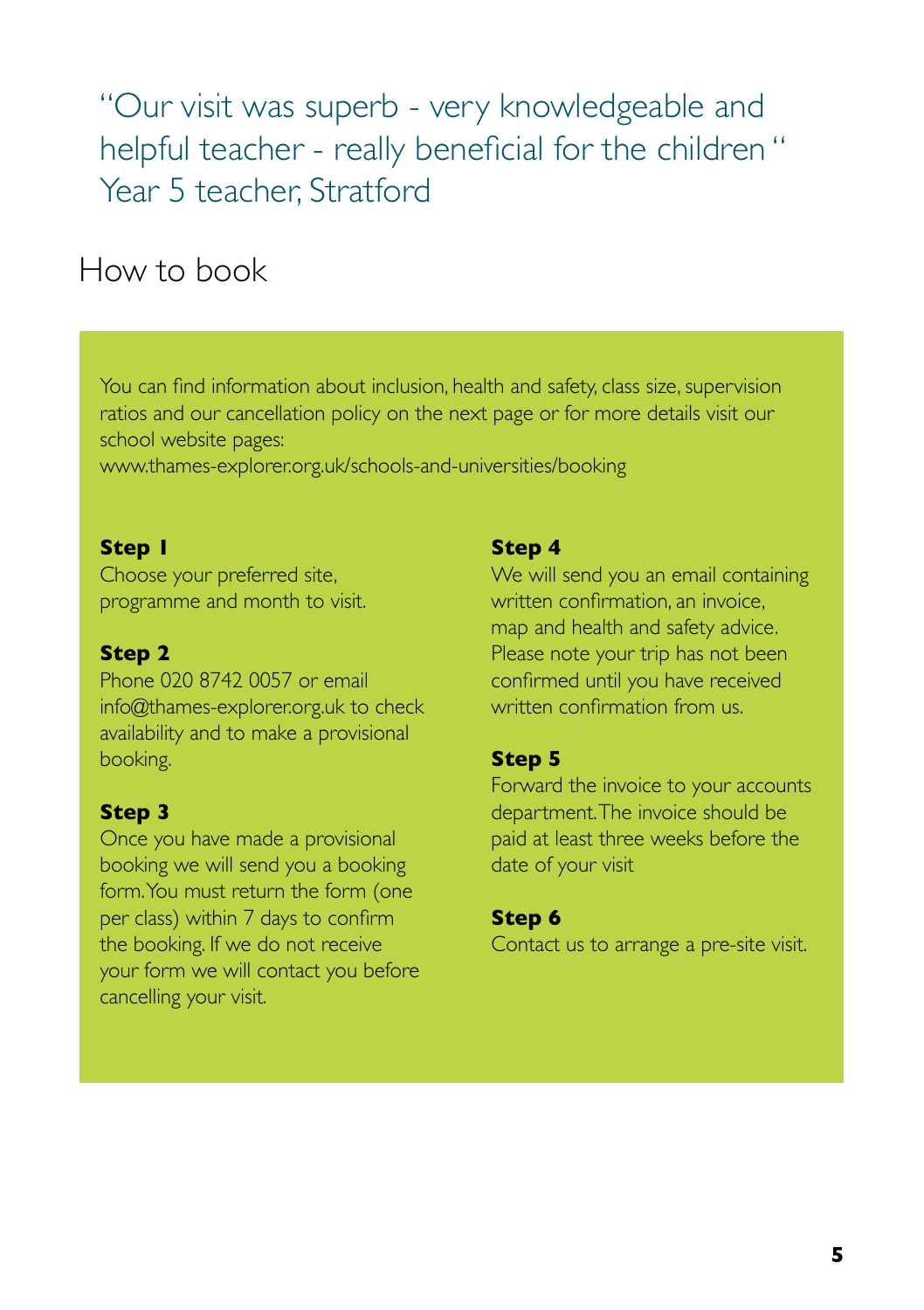# Planning a visit

### **Inclusion**

We aim to make all our programmes inclusive and all our river centres have disabled access. Unfortunately wheelchair access onto the foreshore can be tricky, especially at sites with step-only access. We are happy to provide alternative activities to pupils who are unable to accompany their class onto the foreshore. Please contact us to discuss options and to arrange a pre-site visit which must be conducted by the teacher leading the trip. To make the trip as effective as possible we need details of all pupils with SEND, EAL and medical conditions in advance of your visit. Please make sure that oneto-one support staff are not included in your adult-to-child ratios. We also have programmes available for SEND classes - for details see page 15.

### **Class size**

Maximum class size is 30 pupils. Depending on the tide and programme we can have 2 classes on the same day at Chiswick, Greenwich, Kew Bridge, and Fulham Palace. For our half day programmes it may be possible to accommodate 2 classes (one in the morning and another in the afternoon) depending on the site and tides.

### **Supervision**

Please read full details on our website or ask our team member when booking. Minimum adult to child ratios per class (excluding 1 to 1 support)

- $\Box$  Children under 8 years of age: 1 adult to 6 children.
- $\Pi$  Recommended ratio for children over 8 years of age: 1 adult to 6 children.
- $\Pi$  Minimum ratio for children over 8 years of age: 1 adult to 10 children.

### **Health & safety**

The welfare of our visitors is of utmost importance to us. If you are concerned about health and safety please contact us. We can supply advice, safety guidelines and examples of risk assessments. It is the responsibility of the school to make sure pupils behave appropriately. All attending adults must provide close supervision at all times. We will send you safety advice with your confirmation pack and we advise you to arrange a pre-site visit before your trip. We regret we cannot take children under 5 years old onto the foreshore.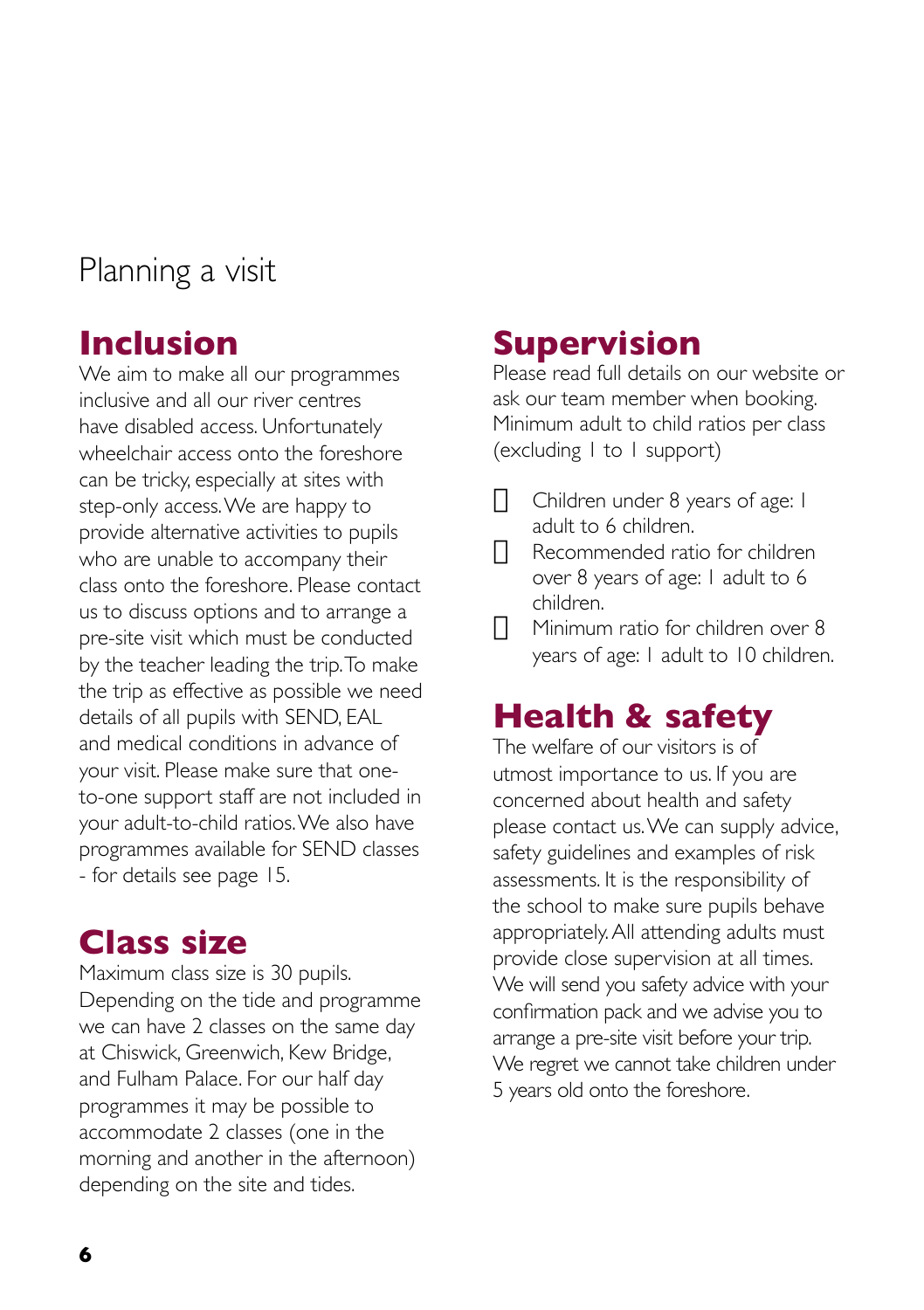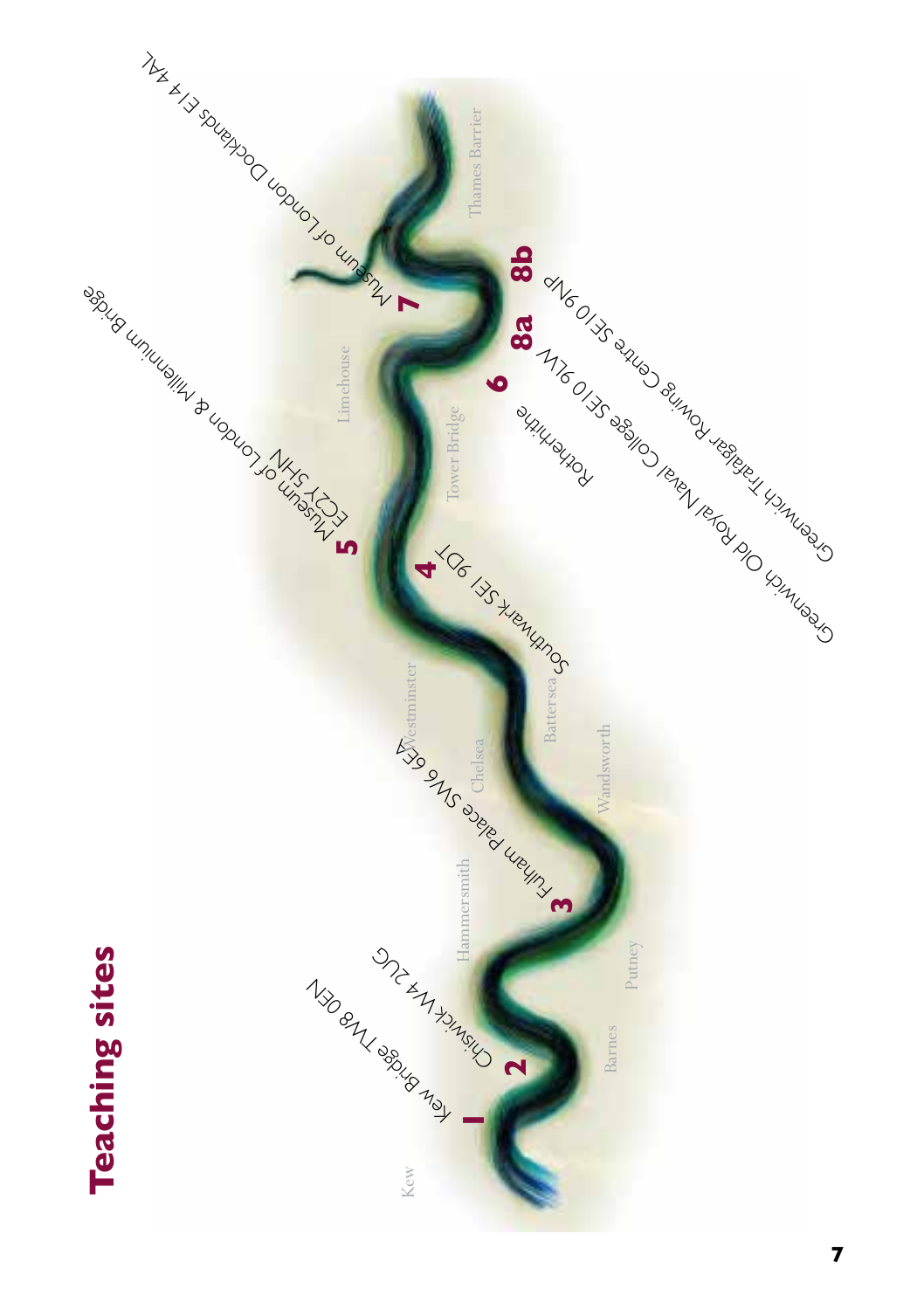### Education programmes

# **Key stage 1**

#### **Geography Getting to Know the River (geography with history and science links)**

**Sites** Chiswick, Kew Bridge **Duration** Full day programme. Half days available on request.

This programme provides pupils with an opportunity to explore and experience their local environment.

**Session I** On the riverside pupils develop geographical knowledge of the local river environment and its wildlife and observe how people use the river. Pupils make their own observations and carry out simple scientific tests (temperature, speed of flow and water quality). Bird-spotting on the riverside allows pupils to classify birds into carnivores, herbivores and omnivores. River dipping on the foreshore enables pupils to identify and compare different animals. Pupils will also get the chance to identify and describe the conditions of aquatic and terrestrial habitats, including microhabitats.

**Session 2** Role play with the River of Life floor game involves creating a natural river habitat and looking at food chains. Pupils gain an understanding of the past by investigating river settlement and how people have used and harmed

the river. Using drama pupils will explore environmental issues and find "pollution solutions" to help devise a sustainable future for the Thames.

# **Key stage 1 History**

#### **Archaeology for All (history with geography links)**

**Sites** Greenwich, Museum of London, Museum of London Docklands Rotherhithe, Southwark.

**Duration** Full day programme at all sites (except Southwark). Half days available on request.

Pupils will study the history of the local area employing the historical enquiry skills used by archaeologists. Pupils will discover how fragments of history can build up a picture of the past.

**Session I** On the riverside pupils will develop an understanding of what the Thames is like today and gain knowledge of river geography. Fieldwork on the foreshore involves collecting and identifying historical artefacts as evidence of river settlement. The session will enable pupils to gain an understanding and awareness of the past and to compare it to the present.

**Session 2** Indoor activities will enable pupils to learn how to distinguish between different materials and identify and date artefacts using specially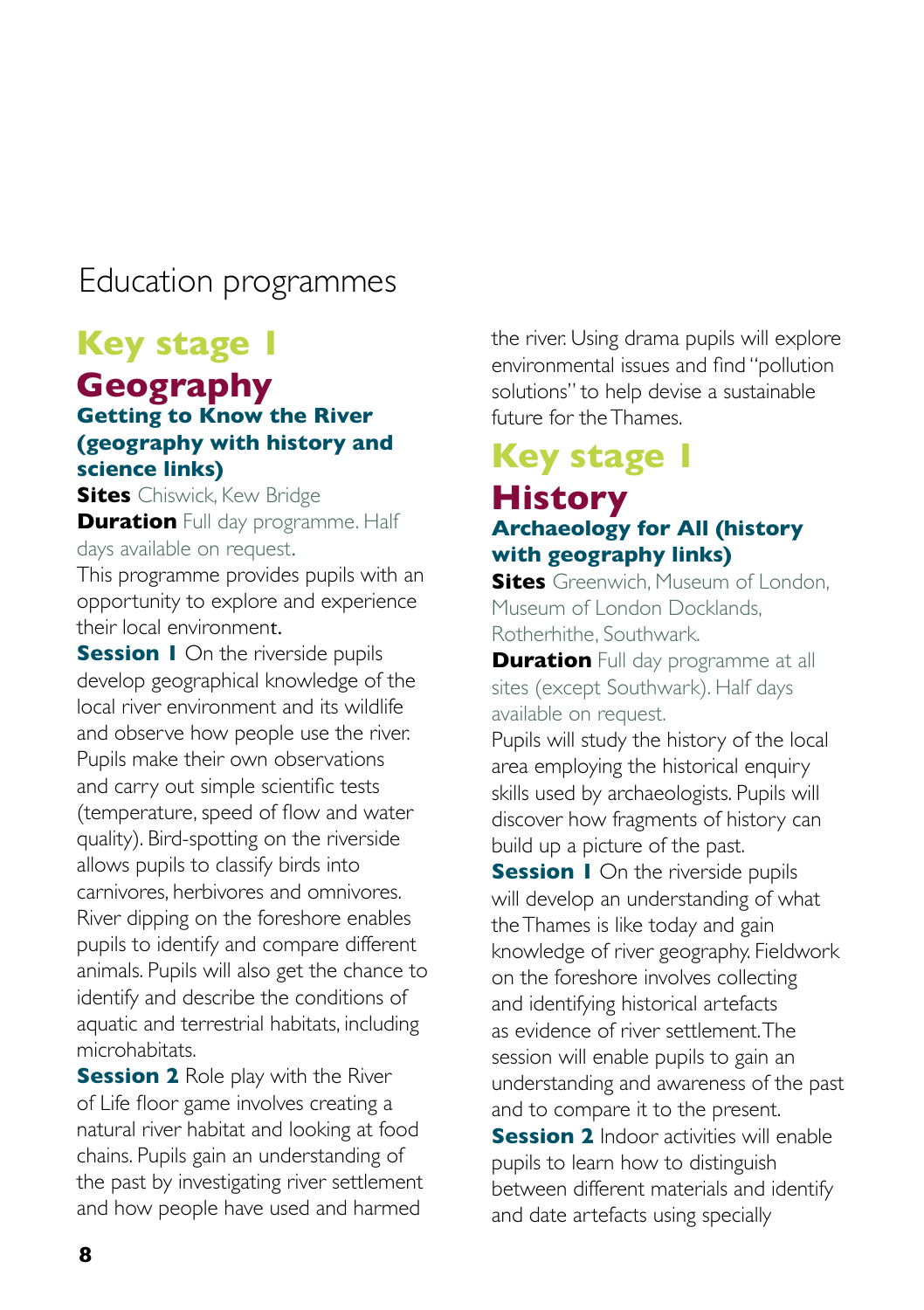"Every part of our visit was useful. I can't believe how much we covered in the day. It was great!" Year 4 teacher , Maida Vale

designed sorting boards. Pupils will investigate how artefacts found around the Thames help us to build a picture of London's history from pre-history to present day.

# **Key stage 2**

#### **Geography Rivers and Environmental Issues (with history and science links)**

**Sites** Chiswick, Kew Bridge, Fulham Palace **Duration** Full day programme. Half days available on request (except at Fulham Palace).

**Session I** Riverside fieldwork involves pupils using a range of scientific equipment to record simple abiotic data (temperature, depth, velocity, state of tide) and assess water quality through chemical tests. Pupils will observe river features including meanders and islands and river processes such as erosion, transportation and deposition. Pupils will use the local environment to gain experience in identifying and naming birds and recognise how they have adapted to their environment.

**Plus session 1a** Foreshore fieldwork: at low tide pupils will take part in river dipping, a chance to discover first-hand what lives in the river by collecting, identifying and observing fish and

invertebrates. Water quality will be assessed by biological indicators. **Session 2** Includes revision of geographical features and the water cycle. The River of Life floor game involves creating a natural river habitat and gaining an understanding of food chains and adaptations. Pupils will then look at how the river environment has changed over time and how pollution and human impact can pose a danger to living things. Through drama pupils will explore environmental issues and find "pollution solutions" to help devise a sustainable future for the Thames.

At Chiswick high tide options 1b or 1c are available instead of 1a

#### **Session 1b Riverside Challenge**

Exploring the riverside aims to encourage pupils to raise questions about riverside settlement, changes in land use, flood protection, human impact and the natural environment.

**Session 1c Meet the RNLI Lifeboat Crew** A great example of citizenship in action! Pupils will have the opportunity to visit the Chiswick Lifeboat Station, which is the second busiest in the RNLI fleet. Pupils will learn first-hand about features of a lifeboat, the crew's kit and what happens when the crew are called out to an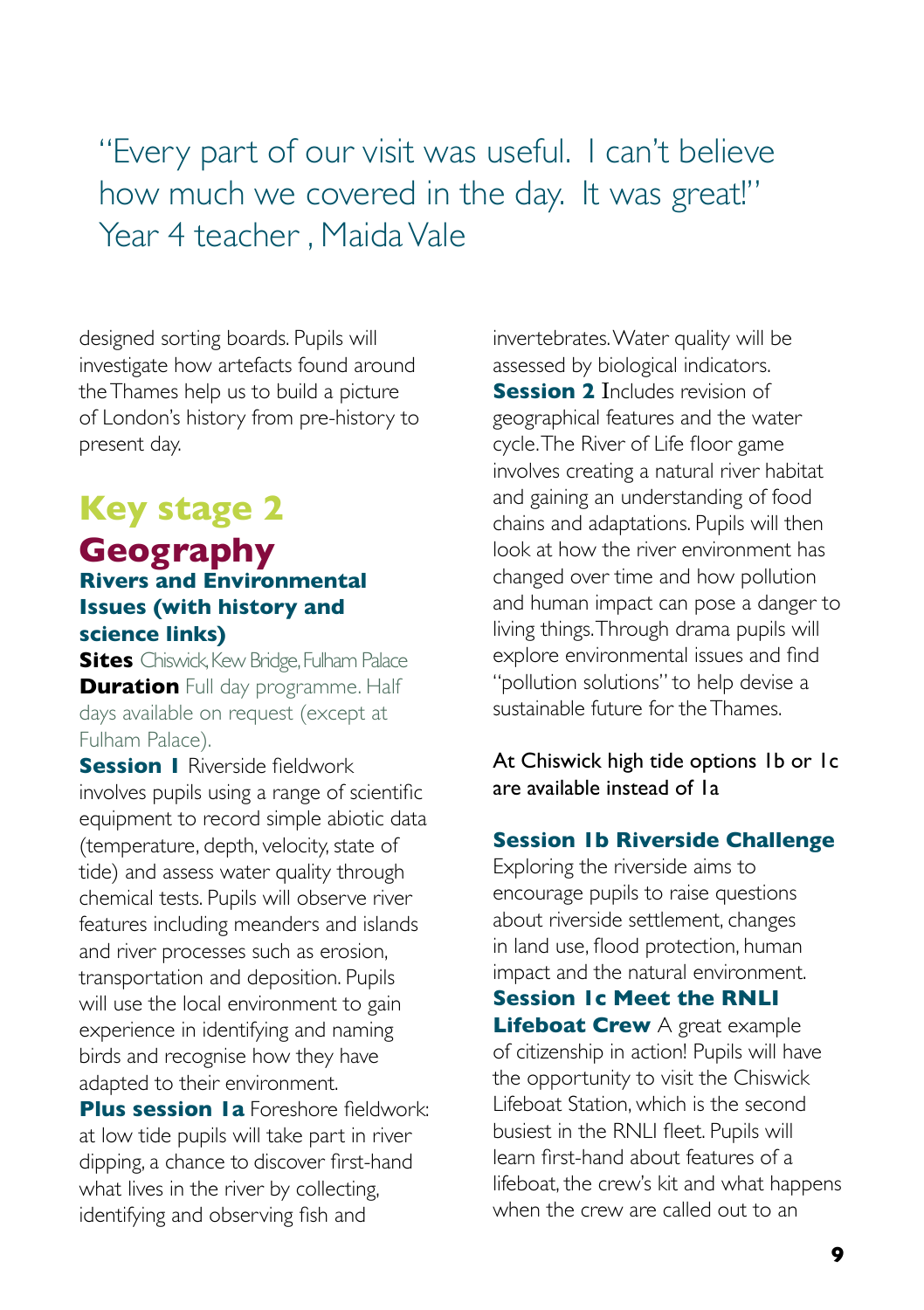

Thames Explorer teacher and class at Greenwich, Investigating the Thames.

emergency. Pupils will also learn how to prevent accidents by developing an understanding of water safety. Please note: Chiswick is an operational lifeboat station so occasionally the crew might have to leave promptly to answer an emergency call. For this reason pupils will not be able to board the lifeboat. If you would prefer to do sessions 1a or 1b but would also like to visit the RNLI Lifeboat station, visits can be arranged separately with the RNLI. email chiswick@rnli.org.uk or phone 020 8995 5534.

#### **Investigating Environmental Change (with history and science links)**

**Sites** Southwark, Greenwich **Duration** Half day programme - no indoor facilities

This programme provides an opportunity to observe geographical features of the Thames and learn about river settlement and how it is linked into a wider historical context.

**Session I** Fieldwork on the riverside includes recording river features, using a range of scientific equipment to record simple abiotic data (temperature, velocity, state of tide) and assessing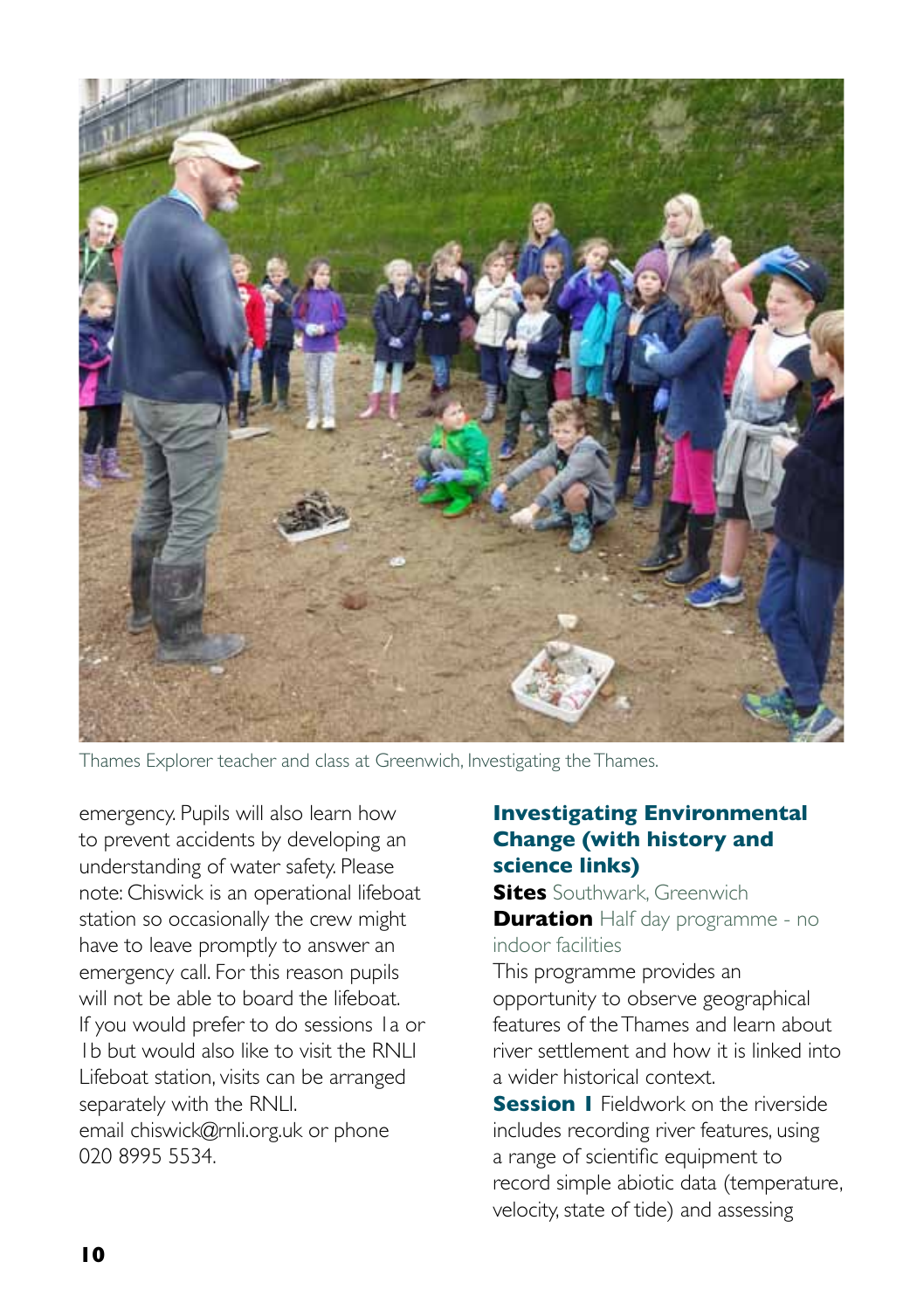water quality through chemical testing. Pupils will use the local environment to gain experience in identifying and naming birds and understand how they have adapted to the environment. The riverside trail provides pupils with an opportunity to explore, observe and carry out a local history study. Pupils will gather evidence of how the river environment has changed over time and how pollution and human impacts can pose a danger to living things. On the foreshore pupils will collect historical artefacts to study river settlement and local history. Fieldwork aims to encourage pupils to raise questions about their local environment.

#### **Investigating the Thames (with history and science links)**

**Sites** Museum of London Docklands, Greenwich

**Duration** Full day programme. Half days available on request, except at Greenwich (see above for alternative half day programme at Greenwich).

**Session I** Fieldwork on the riverside and foreshore includes recording geographical features, using a range of scientific equipment to record simple abiotic data (temperature, velocity, state of tide) and assessing water quality through chemical testing. Pupils will use the local environment to gain

experience in identifying and naming birds and recognising how they have adapted to their environment. On the foreshore pupils will collect historical artefacts, allowing them to gain an understanding and awareness of the past and compare it with the present. Fieldwork will encourage pupils to raise their own questions about their local environment.

**Session 2** In the classroom pupils will carry out hands-on investigations using a range of resources including maps, photographs and historical artefacts to learn about geography, wildlife, flooding, settlement and environmental issues of the Thames. A riverside trail around the local area provides an opportunity to observe and learn about the geography of the River Thames and land use change and how this links to a wider historical context. We will conclude by discussing why the local area was once globally important. At Museum of London Docklands, if time allows, you can explore 'Sailor Town' – a recreation of the streets surrounding the old docks. Visiting Sailor Town is subject to your group bringing a change of clean shoes (a museum requirement).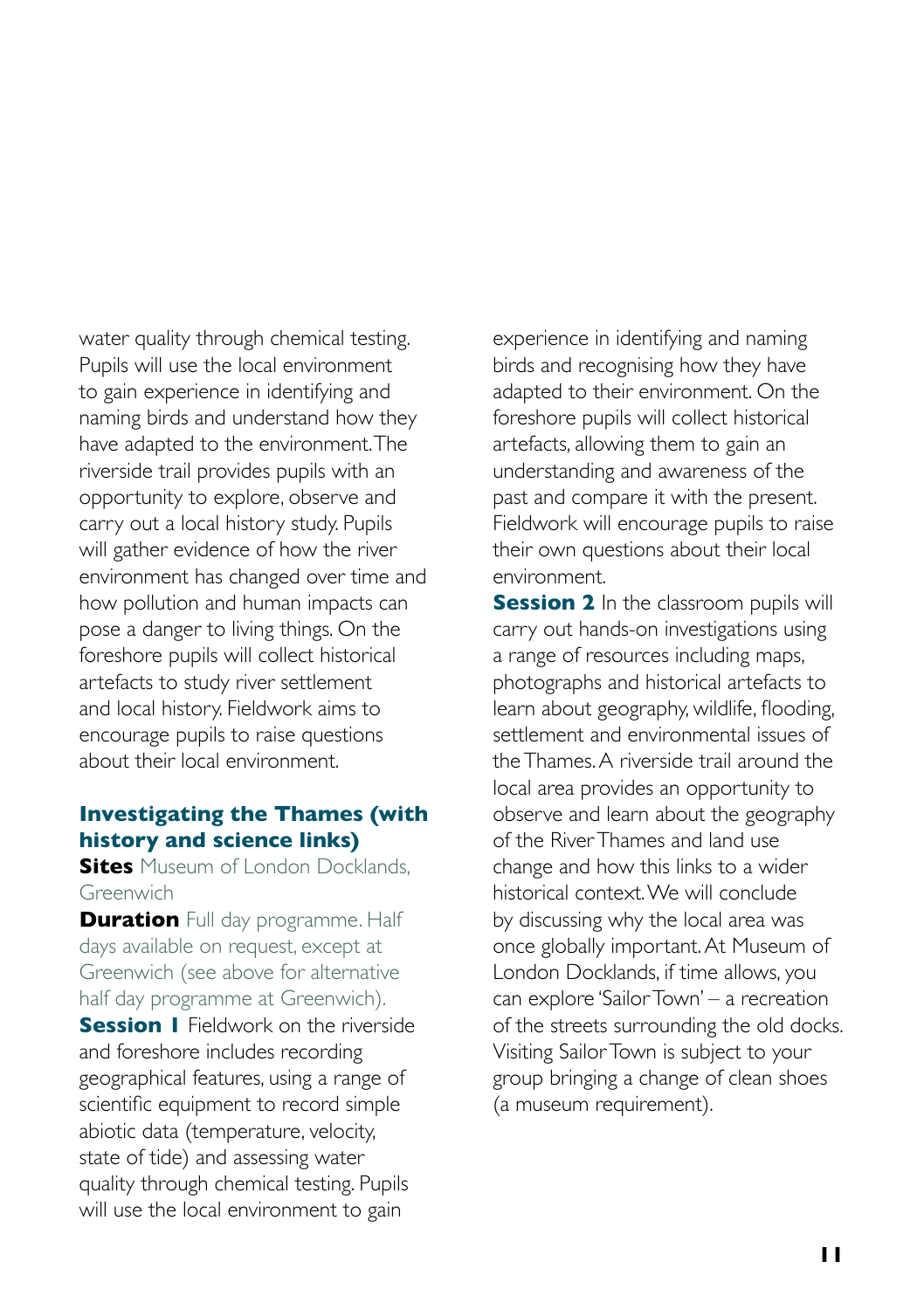The wealth of artefacts found on the Thames foreshore make it a living history book waiting to be read by anyone who has the knowledge to interpret it.

# **Key stage 2**

#### **History Archaeology for All (with geography links)**

**Sites** Museum of London, Museum of London Docklands, Greenwich, Rotherhithe, Southwark, Fulham Palace. **Duration** Full day programme at all sites (except Southwark). Half days at all sites (except Fulham Palace). Pupils will study the history of the local area employing the historical enquiry skills used by archaeologists. Pupils will discover how fragments of history can help build up a picture of the past. **Session 1** On the riverside pupils will develop an understanding of what the Thames is like today and gain knowledge of river geography. Fieldwork on the foreshore involves collecting and identifying historical artefacts as evidence of river settlement. This session will enable pupils to gain an understanding and awareness of the past and compare it to the present day. **Session 2** Indoor activities will enable pupils to learn how to distinguish between different materials and identify and date artefacts using specially designed sorting boards. Pupils will investigate how artefacts found around the Thames help us to build a picture of London's history. By doing this they will

gain a chronological knowledge from pre-history to present day.

#### **Thames and Tudor Life A Local History Study (with geography links)**

**Site** Southwark **Duration** A half day programme - no indoor facilities.

This programme provides an opportunity to observe the local environment and learn about the local history of the River Thames and how it is linked into a wider historical context. **Session I** On the riverside pupils will develop an understanding of what the Thames is like today and gain knowledge of river geography. Fieldwork on the foreshore involves collecting and identifying historical artefacts as evidence of river use. This session will enable pupils to gain an understanding and awareness of the past by comparing it to the present day. The riverside trail along the Southbank involves recording how the Thames has changed since the times of the Tudors, Stuarts and the Elizabethans. The trail will start or finish at the Golden Hinde 2 depending on the tide (we will advise you on booking). The riverside trail will provide pupils with an opportunity to explore and observe the local environment and to carry out a local history study as pupils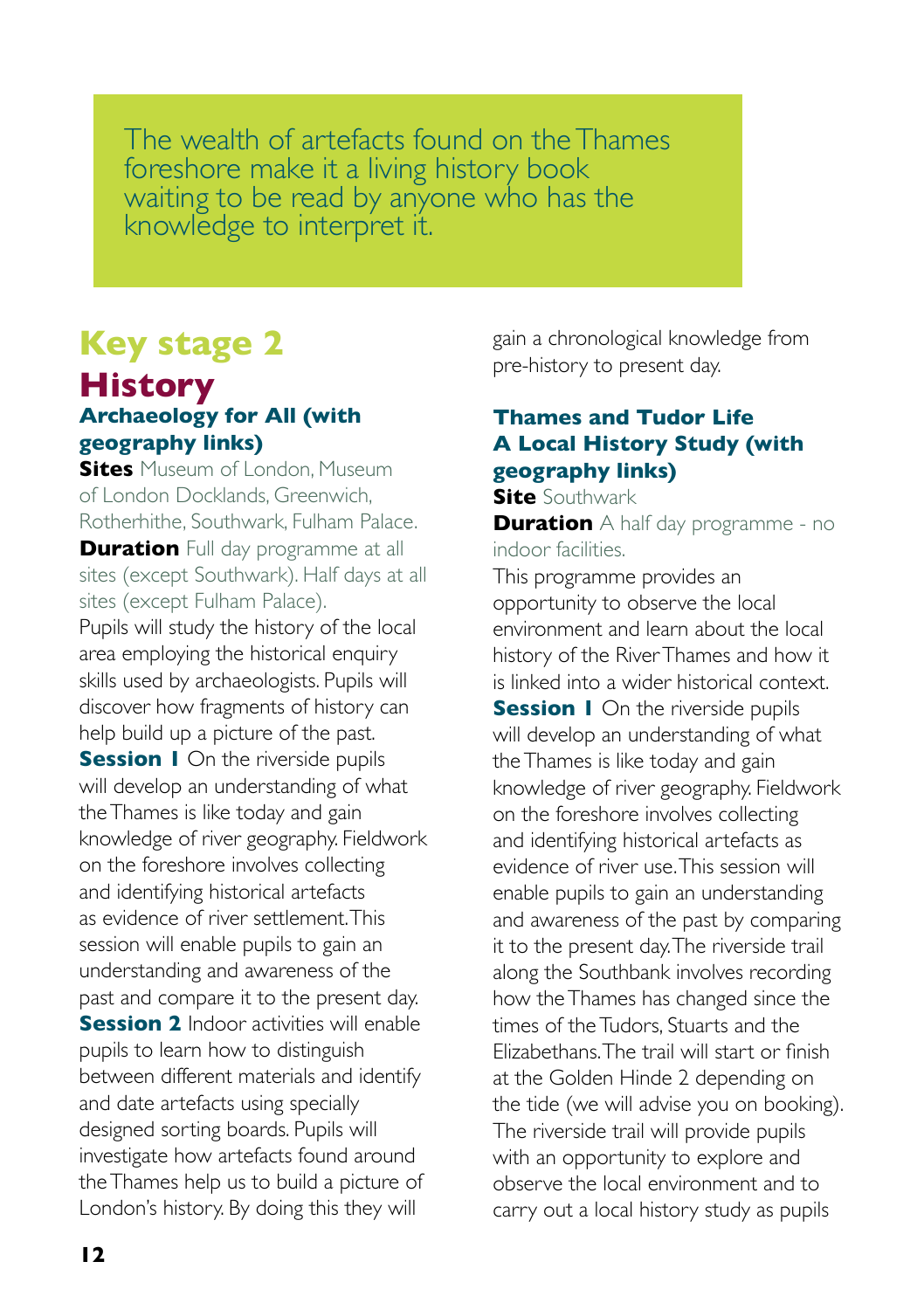investigate the riverside and local streets for evidence of those who lived near and worked on the Thames.

#### **Victorian Thames A Local History Study (with geography links)**

**Sites** Chiswick

**Duration** Full day programme only Pupils will develop an understanding of what the Thames is like today and gain knowledge of river geography. Pupils will study the history of the local area, develop their enquiry skills and learn how different sources can help build up a picture of the past. This programme provides an opportunity to observe the local environment and discover the local history of the river and how it links to a wider historical context.

**Session I** Hands-on activities, using the River of History floor game. Pupils will gain a chronological understanding of Thames settlement. Pupils will investigate the lives of different local Victorian families using a variety of historical sources such as census material and maps. Each group will present their findings and pose for a "Victorian family photo" using simple props and costumes.

**Session 2** The riverside trail will provide pupils with an opportunity to explore and observe the local

environment and carry out a local history study. Pupils will investigate the riverside and streets for evidence of those who lived near and worked on the Thames.



Metal rimmed pipe bowl found on the Greenwich foreshore.

#### **Tribes and Tides. A voyage through prehistory (history with cross curriculum links) Sites** Rotherhithe.

**Duration** Full day programme. Half days available on request.

This programme provides an opportunity to observe the local environment and discover the local history of the river and how it links to a wider historical context.

**Session I** An overview of prehistory, river settlement and archaeology will enable pupils to develop key vocabulary and chronological understanding. Fieldwork on the riverside will allow pupils to make comparisons between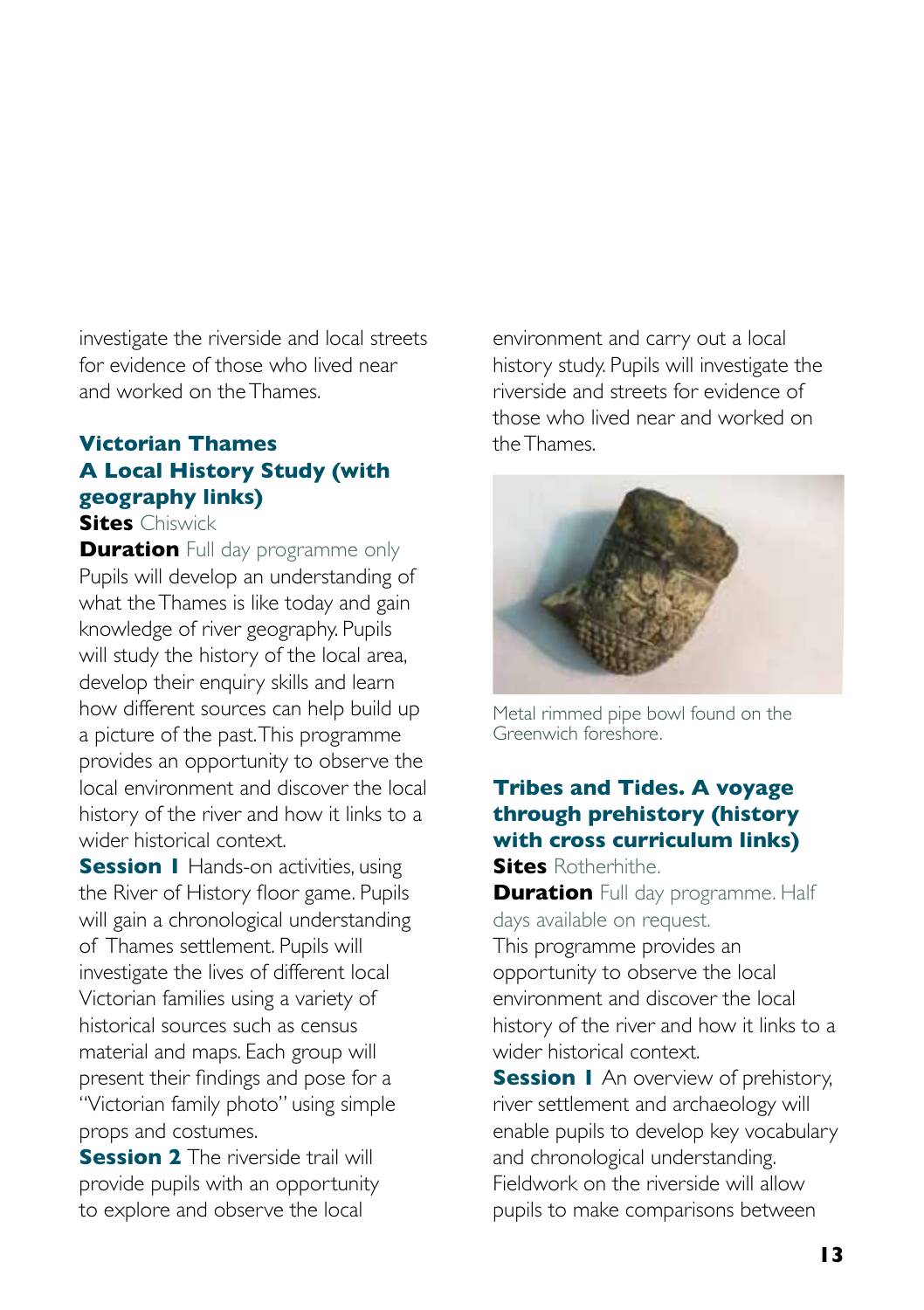

the past and the present and gain an understanding of rivers and tides. Fieldwork on the foreshore involves collecting and identifying objects to distinguish between different materials. **Session 2** Classroom activities enable pupils to create a prehistoric floor model to gain a historical perspective using a range of hands-on resources. Pupils will gain insight into how London's rivers were used and the complexity of people's lives during the Stone Age, Bronze Age and Iron Age.

### **Key stage 2 Science The Science of Thames Water (science & history with geography links)**

**Site** Chiswick

**Duration** Half day programme How clean is the Thames today? Different types of scientific inquiries help pupils discover what impact the river environment had on people's health during the 19th and 21st centuries. These include using riverside observations, identification of river wildlife and signs of pollution. Fair testing will measure water quality (pH, turbidity and water temperature). Collecting, analysing and presenting data will allow pupils to be part of 'River Watch', a citizen science project. Data will be uploaded to the River Watch database, enabling classes to use it for follow-up work back at school. The data will also be used by scientists monitoring litter and water quality issues in the tidal **Thames** 

Top left: identifying animals on the foreshore as an indicator of human impact. Bottom right: Teacher and pupils discovering the foreshore at Fulham.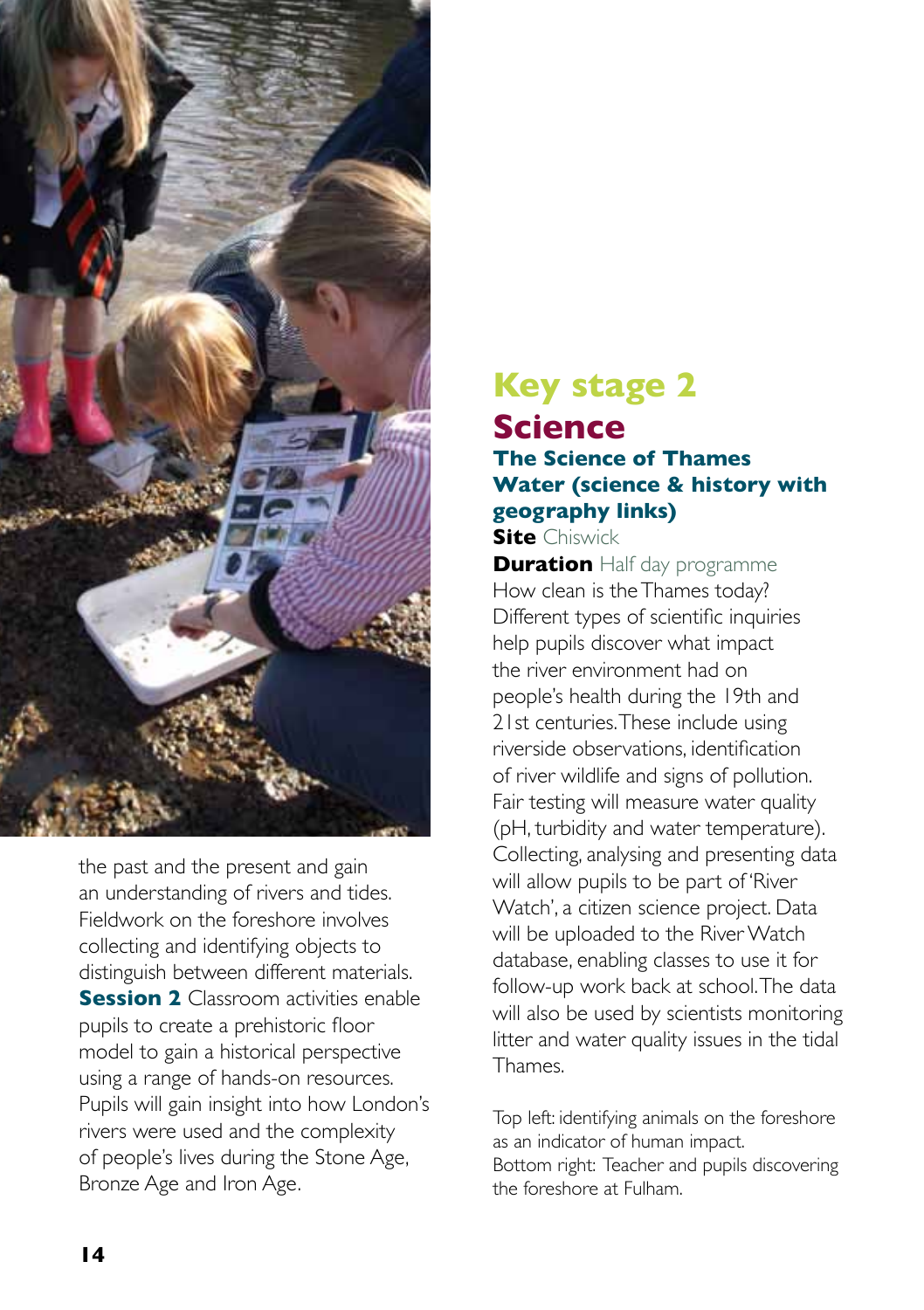"The outdoor session is fantastic! A memorable experience for the children." Year 5 teacher, Wimbledon

### **Other primary and SEND courses KS2 Thames Art Factory**

Creative arts programmes are available at Chiswick on request. We are happy to help you plan an arts programme and we can adapt our programmes to suit your requirements. For details see www.thames-explorer.org.uk/thamesart-factory-ks2

#### **Fieldwork for SEND classes**

We welcome the chance to introduce your SEND class to the Thames foreshore and can differentiate your visit to suit your groups age and ability. Please contact us to discuss options.

#### **River of Life Outreach Workshops for KS1, KS2 or SEND classes (geography with history and science links)**

**Duration** Full day programme only **Format** A member of our staff will come to your school and teach up to 4 one-hour workshops or 2 twohour workshops during the day. Each workshop is suitable for up to 30 pupils and can be adapted to fit in with your school timetable. For the best results the use of a hall is recommended, as well as a screen, projector and computer. We

can tailor each workshop to suit the age group, ability and schemes of work of each class.

**Contents** Workshops will include revision of geographical features and the water cycle. Role-play with the River of Life floor game involves creating a natural river habitat and gaining an understanding of food chains and adaptations. Pupils will look at how the river environment has changed over time and how pollution and human impacts can pose a danger to living things. Through drama, pupils will explore environmental issues and find "pollution solutions" to help devise a sustainable future for the Thames.

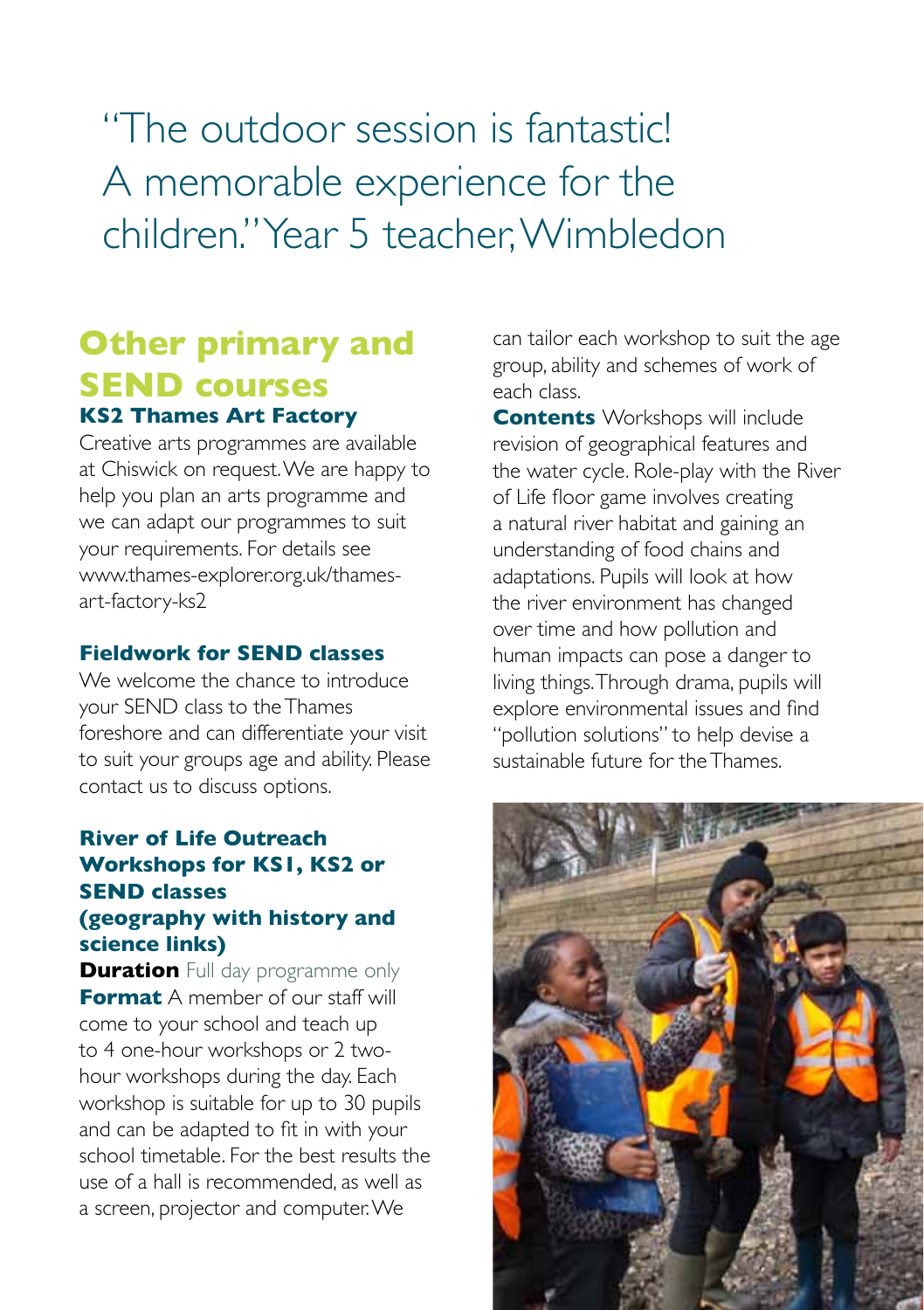This year the Port of London Authority has funded us to take our free KS2 outreach programme further than Thames Explorer has been before. To Southend in Essex and the Isle of Sheppey in Kent.

### **Free to qualifying schools\***

**All Street** 

#### **KS2 Port of London Outreach Workshop (geography and history)**

**Duration** Full day programme only This programme provides an opportunity to learn about the history of the River Thames and how it links into a wider historical context.

**Format** A member of our staff can come to your school to teach between 2 to 3 workshops during the day. Each workshop is suitable for up to 30 pupils. Minimum duration of each workshop is 1.5 hours long but we recommend you allow 2 hours per workshop. For best results the use of a large space such as a hall is recommended. We will also need the use of a screen, projector and computer. In addition to the classroom sessions we can include an optional 10-minute presentation as part of your school assembly. The presentation will discuss how, on a global scale, all nations are interdependent. and the part the Thames plays in this.

**Contents** Workshops include handson activities using the Port of London world floor map and Thames estuary floor mat. Pupils will investigate world trade and the Port of London to gain an understanding of geography on a local

and global scale. This is followed by roleplay to discover the history of the Port of London.

**Dartford** 

Gray

**Dagenham** 

**Bexleyheath** 

Barking

\*Free full-day programmes are available to qualifying state schools, subject to funding. Please call us for more details.



Our indoor sessions are designed to compliment our foreshore field work.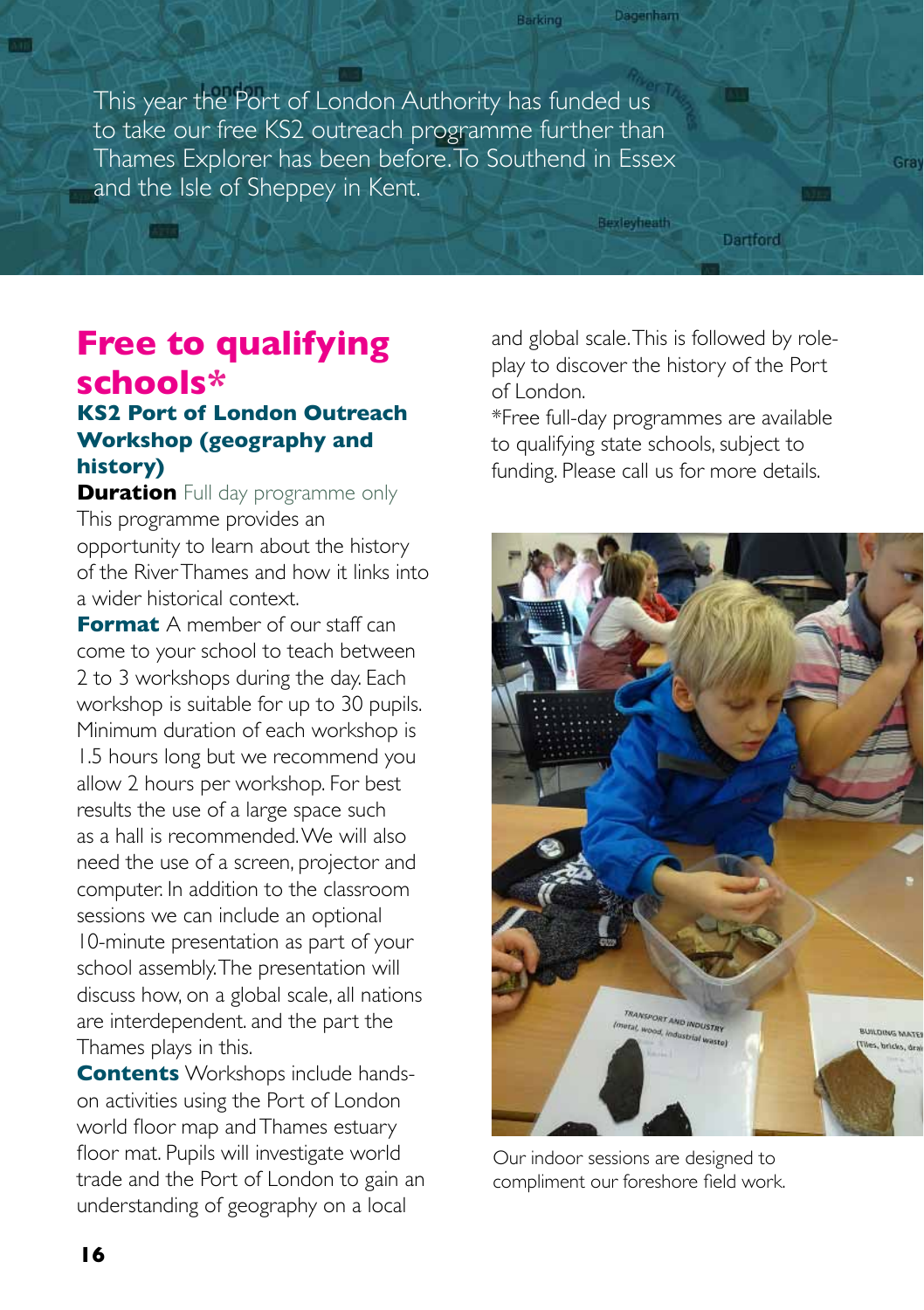

# **Key stage 3**

### **Geography River Landforms (geography)**

**Site** Chiswick **Duration** Full day programme. Half days available on request.

**Session I** Pupils will gain fieldwork skills on the riverside and foreshore by collecting environmental data (depth, velocity, temperature, pH), in addition to invertebrate sampling and recording human impact and key features (meanders, erosion, deposition, transportation, island formation and tides). Pupils will learn about the importance of the Thames as a resource and how past and present human use has changed and impacted on the landscape.

#### **Indoor options (2a or 2b)**

**Session 2a** Pupils will investigate environmental issues and help devise a sustainable future for the river. **Session 2b Pupils will investigate** the causes and effects of flooding and different flood management techniques including hard and soft-engineering options. Pupils will use maps to discover which parts of London are most at risk from flooding.

### **Key stage 3 History Archaeology for All (history with geography links)**

**Sites** Museum of London, Museum of London Docklands, Greenwich, Rotherhithe, Southwark, Fulham Palace. **Duration** Full day programme at all sites (except Southwark). Half days at all sites (except Fulham Palace). Pupils will study the history of the local area employing the historical enquiry skills used by archaeologists. Pupils will discover how fragments of history can build up a picture of the past. **Session I** Fieldwork on the foreshore involves collecting and identifying

historical artefacts as evidence of river settlement. The session will enable pupils to gain an understanding and awareness of the past and will compare it to the present.

**Session 2** Indoor activities enable pupils to learn how to distinguish between different materials and identify and date artefacts using specially designed sorting boards. Pupils will investigate how artefacts found around the Thames help us to build up a picture of London's history. Pupils will gain a chronological knowledge from prehistory to present day.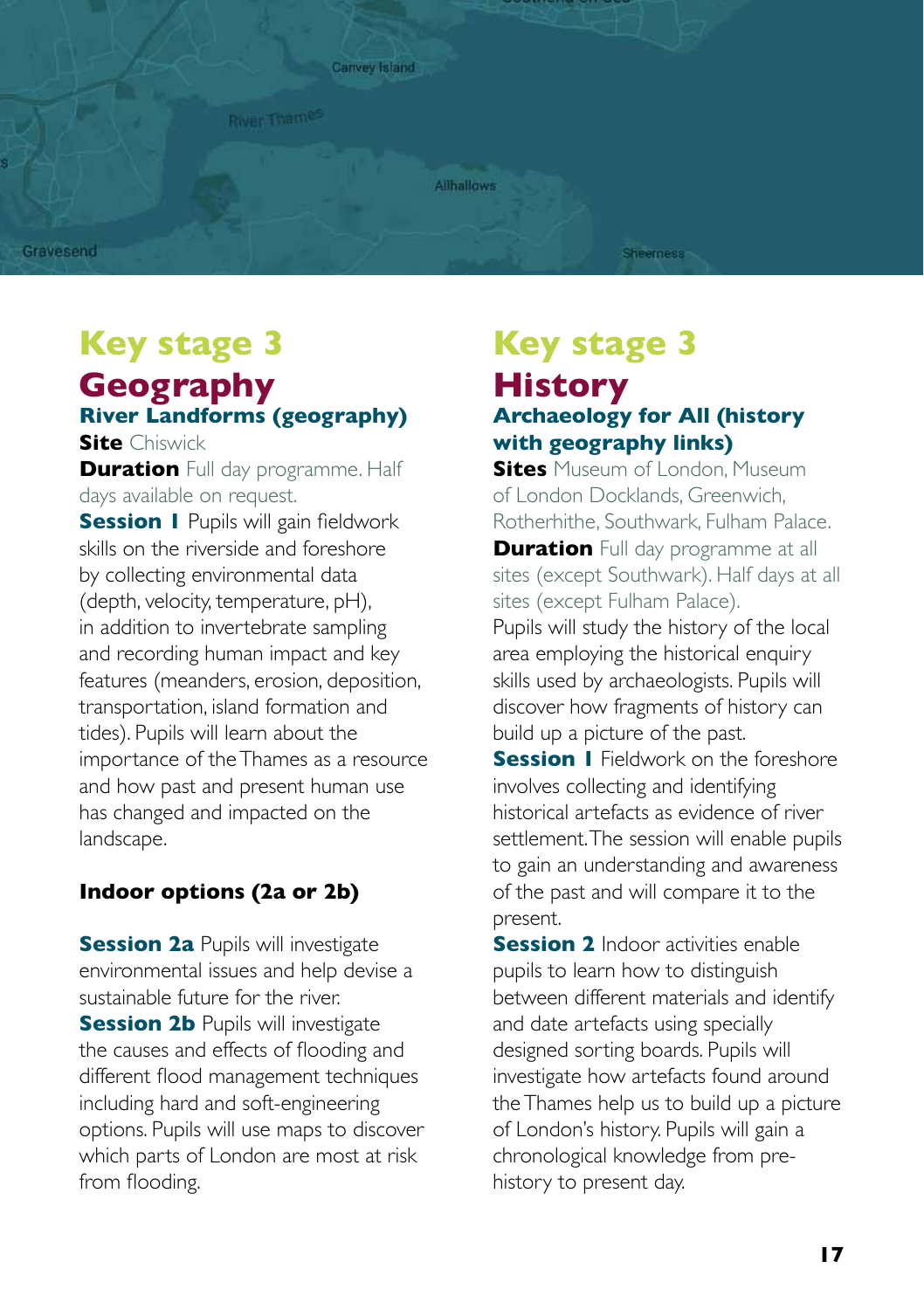# **Key stage 4 Geography**

#### **Man and the Thames GCSE geography fieldwork**

**Site** Chiswick

**Duration** Full day programme. Half days available on request. GCSE students will develop their knowledge through essential fieldwork and data collection, gaining insights into the relationship between human and physical landscapes, their processes and environmental challenges. Students will also investigate geographical questions and gain competence in using maps, fieldwork and geographical skills. **Session I** Fieldwork on the riverside involves observing physical landforms and processes of the river system (meanders, erosion, deposition, transportation, island formation and tides). An Environmental Quality Survey allows each student to subjectively measure the urban and natural landscape to understand more about the relationship between human and physical geography. Fieldwork on the foreshore includes making a field sketch of a meander, measuring and recording river materials and their processes and invertebrate sampling to assess water quality. Back on the riverside students observe either human impacts or flood

protection by creating maps of the local area.

**Session 2** An overview of the importance of the Thames as a resource and how past and present human use has changed and impacted on the landscape and the options for future management. Students gain fieldwork skills on the pier by collecting environmental data (depth, velocity, temperature, pH). If time allows, students will then study either **a)** The biodiversity of the Thames, environmental issues and sustainable management practices or **b)** The causes and effects of flooding and different flood management techniques including hard and soft engineering options, followed by a discussion on the consequences of extreme weather and climate change. Students will use maps to discover which parts of London are most at risk from flooding. Both options enable students to communicate ideas and arguments and draw conclusions.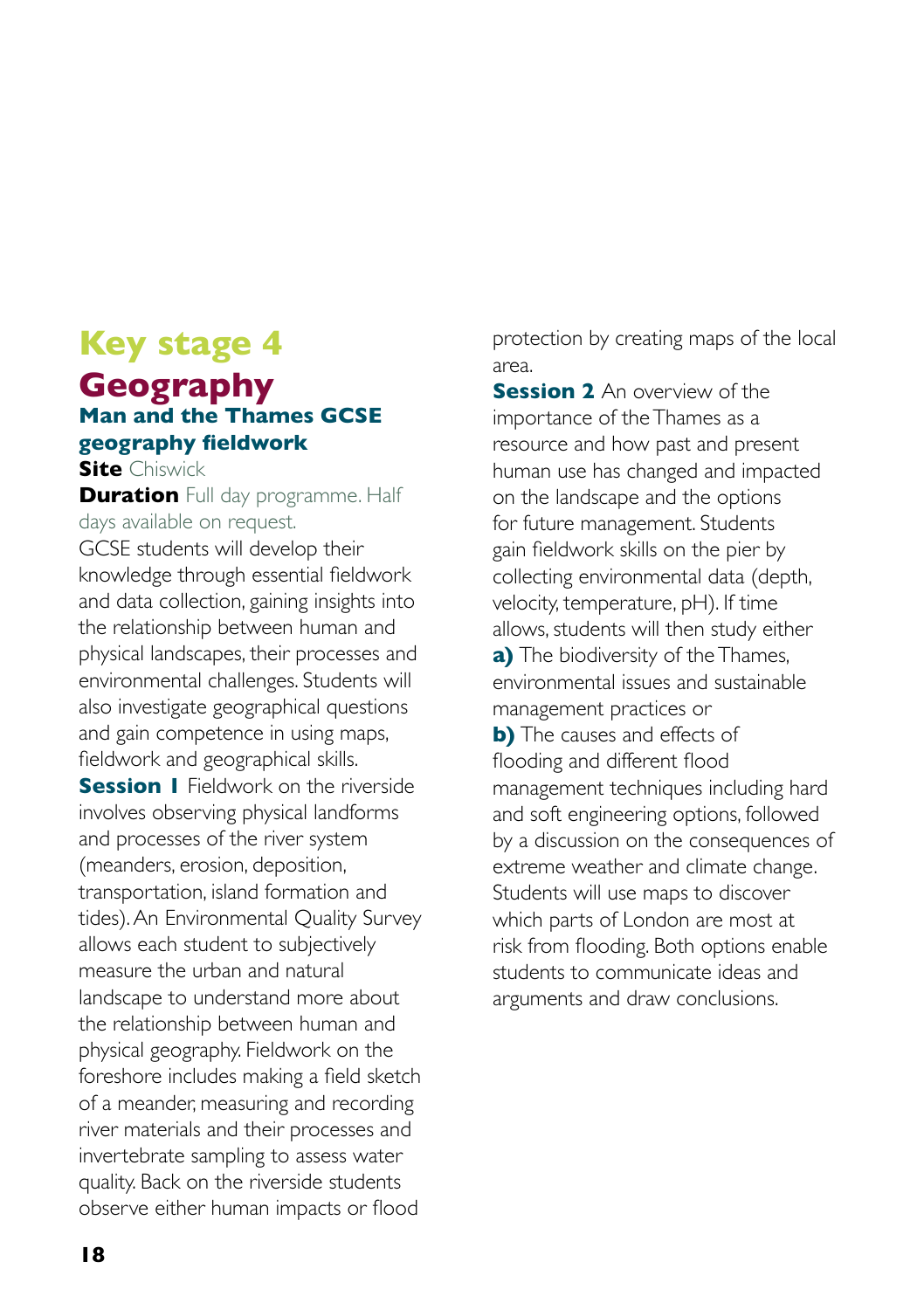### **Key stage 4&5 History**

#### **Archaeology for All (history with geography links)**

**Sites** Museum of London, Museum of London Docklands, Greenwich, Southwark, Fulham Palace.

**Duration** Full day programme at all sites (except Southwark), half days available on request (except Fulham Palace)

Pupils will study the history of the local area employing the historical enquiry skills used by archaeologists. Pupils will discover how fragments of history can build up a picture of the past.

**Session I** On the riverside pupils will develop an understanding of what the Thames is like today and gain knowledge of river geography. Fieldwork on the foreshore involves collecting and identifying historical artefacts as evidence of river settlement. The session will enable pupils to gain an understanding and awareness of the past and compare it to the present. **Session 2** Indoor activities will enable pupils to learn how to distinguish between different materials and identify and date artefacts using specially designed sorting boards. Pupils will investigate how artefacts found around the Thames help us to build up a picture of London's history. Pupils will gain chronological knowledge from prehistory to present day.

#### **Inset days Sites** Chiswick

**Duration** Full day

Thames Explorer runs a number of inset days at our Chiswick site which can be tailored to suit your needs. Please visit our website or call us to discover more.



Teachers taking part in our 70 strong teacher training day at Chiswick last year.